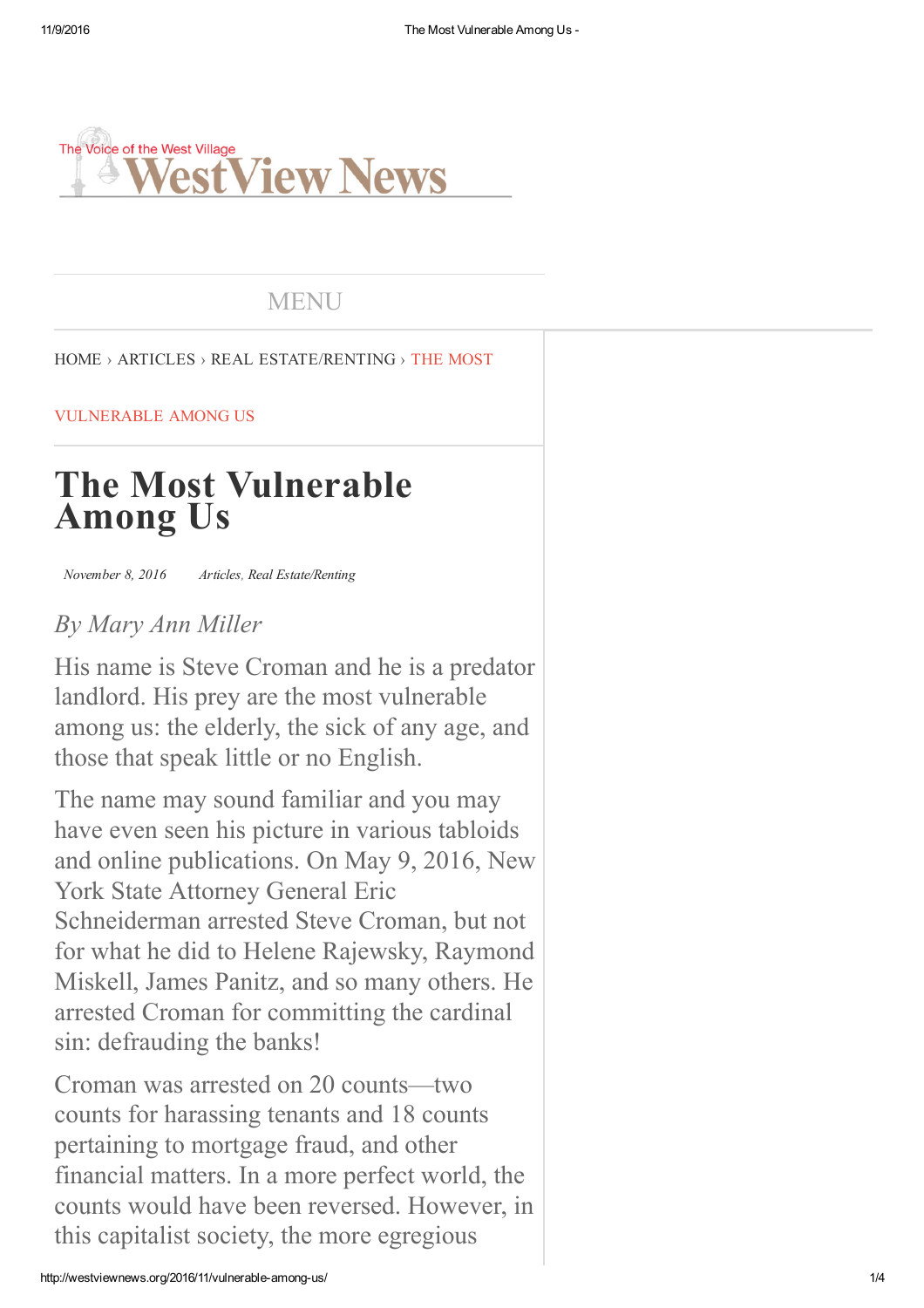

BATTLING A PREDATORY LANDLORD: Helene Rajewsky (above), a 91-year-old resident of the West Village, is one of the many victims of Steve Croman's tenant harrassment. Photo by Peter Chaffee.

crimes seem to do with money.

Helene Rajewsky is a 91-year-old woman living on Prince Street in Little Italy. She resides in a rent controlled apartment, which is ordinarily an affordable and safe place to live. However, in Helene's case, with this landlord, it is a death sentence.

We don't exaggerate. Helene was forcibly taken on several occasions by the police to hospitals for "observation" and released within hours. Croman's property managers, Janet Donovan and Jackie Slater, were responsible for calling the police, no doubt attempting to earn the bonus that Croman gives his workers for evicting tenants like Helene. On November 27, 2012, Helene was violently removed, put on a gurney, handcuffed, and carried down the stairs roughly, placed into an ambulance, and hauled off to New York Cornell Weill Hospital. Her keys, money, coat, and decent shoes were left behind.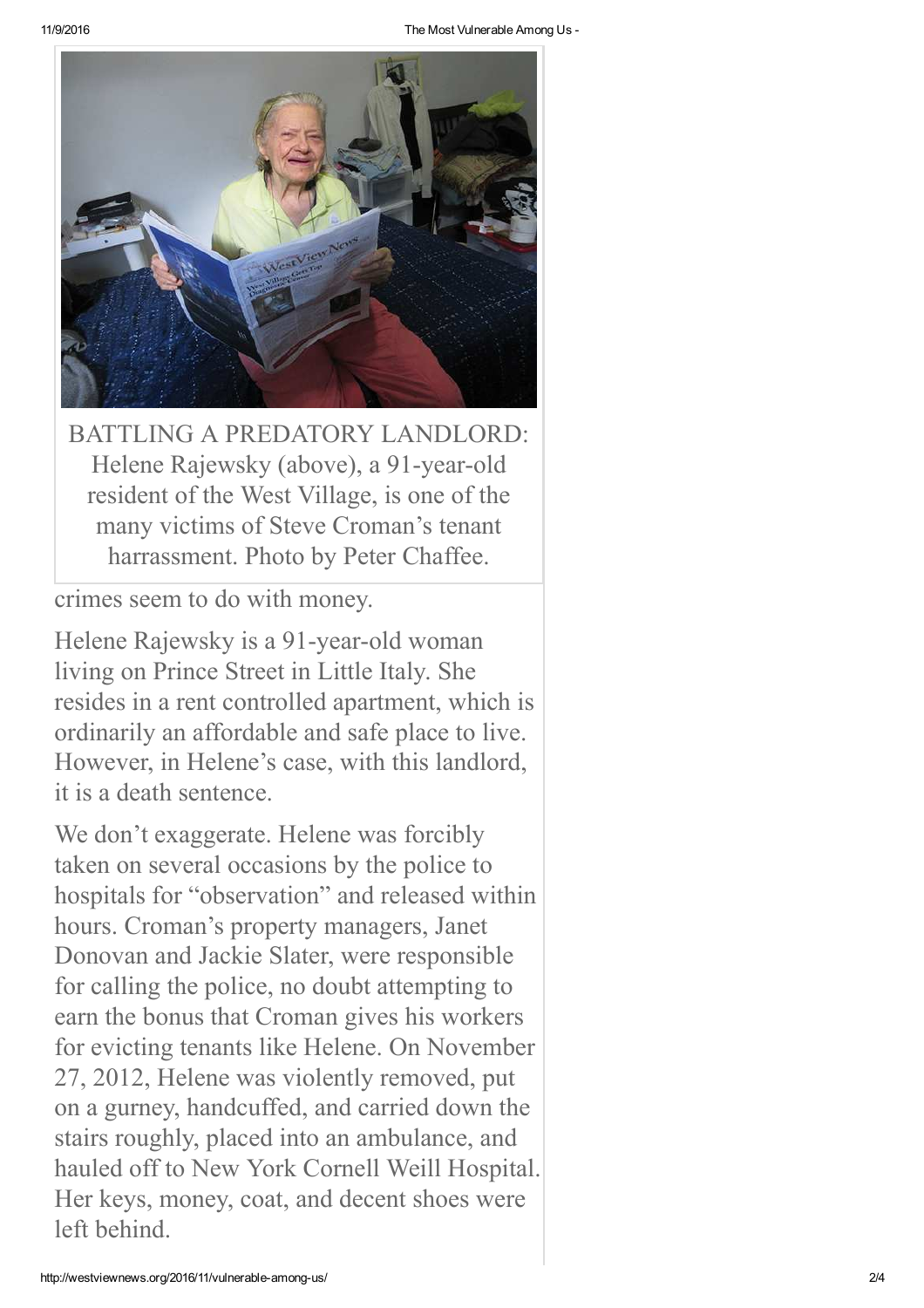A neighbor awaiting Helene's return was assured by the property managers that she would return home by ambulette, but that did not happen. With the little bit of change she had in her pocket, Helene managed to reach the 2nd Avenue bus. She took it downtown, to the closest stop to home, several long blocks away. She was forced to walk in the sleet and rain to Prince Street where the neighbor waited with her keys. As the neighbor accompanied Helene to her apartment, the neighbor realized she was soaking wet and asked her how this happened, Helene said that she had to walk many long blocks from Houston and Chrystie to get home.

Being a diabetic, the soaking wet slippers rubbed against her frail and aged skin, causing an open sore. Over the next few days, the sore festered and became gangrenous. Helene had to return to a hospital and have part of her foot amputated. She spent several weeks in the hospital and rehab, and then returned home to continued harassment by Steve Croman and his people.

Helene survived that night only to be taken to court several times subsequently. Croman has Helene in court again as this article is being written. The burning question is: Why did the police forcibly remove someone like Helene on a call from Steve Croman's property managers?

But Croman's tactics are not limited to courts. He also has a secret weapon, one Anthony Falconite—a former cop, who now serves him. I personally encountered Falconite and witnessed his tactics. Leaving my apartment one morning around 8:30am, I heard very loud pounding coming from the floor below. I saw a short, burly man pounding on the door of my lovely Chinese neighbors, the Dag family. He